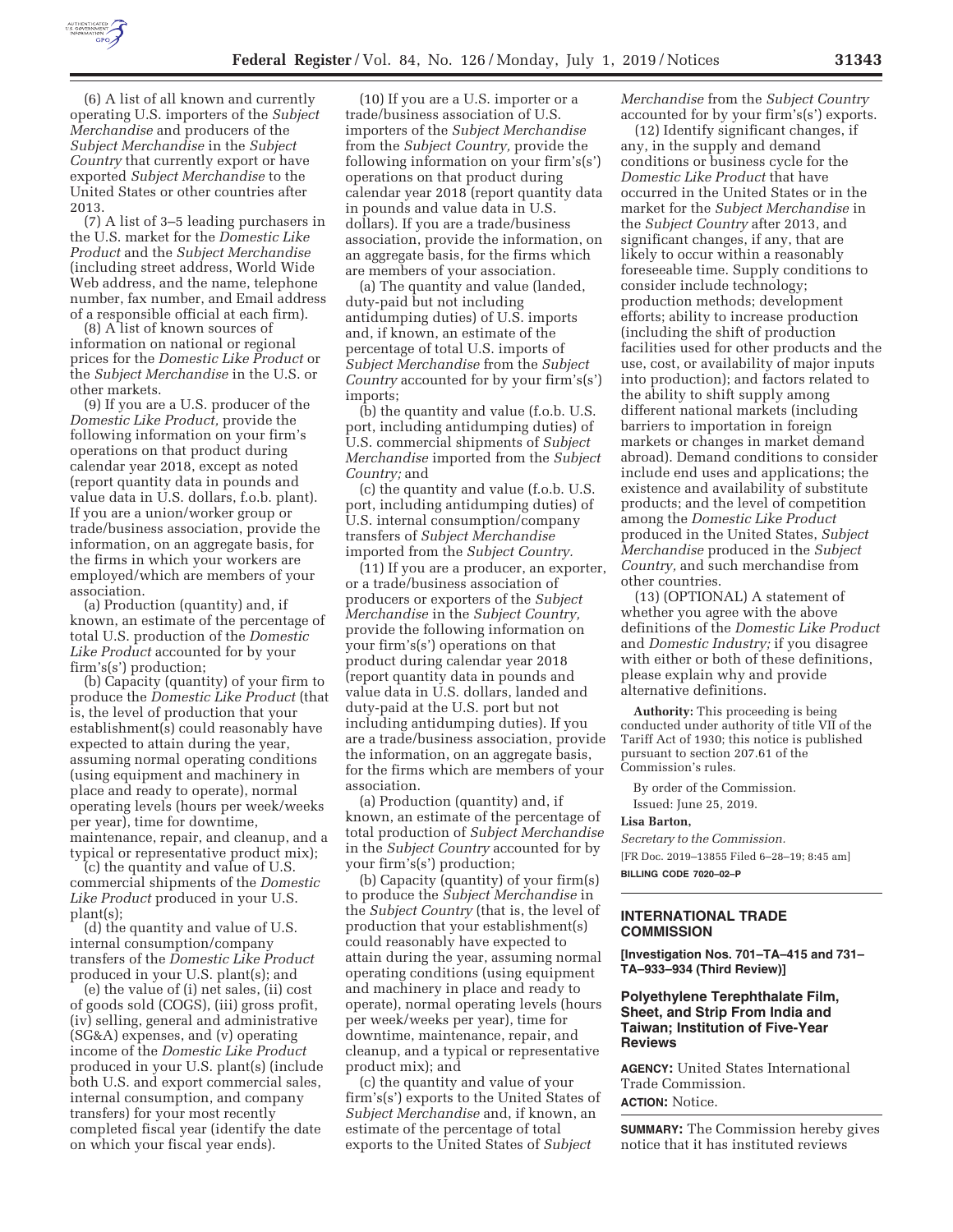pursuant to the Tariff Act of 1930 (''the Act''), as amended, to determine whether revocation of the countervailing duty order on polyethylene terephthalate film, sheet, and strip (''PET film'') from India and the antidumping duty orders on PET film from India and Taiwan would be likely to lead to continuation or recurrence of material injury. Pursuant to the Act, interested parties are requested to respond to this notice by submitting the information specified below to the Commission.

**DATES:** Instituted July 1, 2019. To be assured of consideration, the deadline for responses is July 31, 2019. Comments on the adequacy of responses may be filed with the Commission by September 12, 2019.

**FOR FURTHER INFORMATION CONTACT:**  Mary Messer (202–205–3193), Office of Investigations, U.S. International Trade Commission, 500 E Street SW, Washington, DC 20436. Hearingimpaired persons can obtain information on this matter by contacting the Commission's TDD terminal on 202– 205–1810. Persons with mobility impairments who will need special assistance in gaining access to the Commission should contact the Office of the Secretary at 202–205–2000. General information concerning the Commission may also be obtained by accessing its internet server (*https:// www.usitc.gov*). The public record for this proceeding may be viewed on the Commission's electronic docket (EDIS) at *https://edis.usitc.gov.* 

### **SUPPLEMENTARY INFORMATION:**

*Background.*—On July 1, 2002, the Department of Commerce issued a countervailing duty order on imports of PET film from India (67 FR 44179) and antidumping duty orders on imports of PET film from India (67 FR 44175) and Taiwan (67 FR 44174). Following the first five-year reviews by Commerce and the Commission, effective May 8, 2008, Commerce issued a continuation of the countervailing duty order on imports of PET film from India (73 FR 26080) and the antidumping duty orders on imports of PET film from India and Taiwan (73 FR 26079). Following the second fiveyear reviews by Commerce and the Commission, effective August 6, 2014, Commerce issued a continuation of the countervailing duty order on imports of PET film from India and the antidumping duty orders on imports of PET film from India and Taiwan (79 FR 45762). The Commission is now conducting third reviews pursuant to section 751(c) of the Act, as amended (19 U.S.C. 1675(c)), to determine whether revocation of the orders would

be likely to lead to continuation or recurrence of material injury to the domestic industry within a reasonably foreseeable time. Provisions concerning the conduct of this proceeding may be found in the Commission's Rules of Practice and Procedure at 19 CFR parts 201, subparts A and B and 19 CFR part 207, subparts A and F. The Commission will assess the adequacy of interested party responses to this notice of institution to determine whether to conduct full or expedited reviews. The Commission's determinations in any expedited reviews will be based on the facts available, which may include information provided in response to this notice.

*Definitions.*—The following definitions apply to these reviews:

(1) *Subject Merchandise* is the class or kind of merchandise that is within the scope of the five-year reviews, as defined by the Department of Commerce.

(2) The *Subject Countries* in these reviews are India and Taiwan.

(3) The *Domestic Like Product* is the domestically produced product or products which are like, or in the absence of like, most similar in characteristics and uses with, the *Subject Merchandise.* In its original determinations and its full first and second five-year review determinations, the Commission defined a single *Domestic Like Product* consisting of all PET film, not including equivalent PET film (*i.e.,* PET film with a coating of more than 0.00001 inch thick and outside the scope), corresponding to Commerce's scope.

(4) The *Domestic Industry* is the U.S. producers as a whole of the *Domestic Like Product,* or those producers whose collective output of the *Domestic Like Product* constitutes a major proportion of the total domestic production of the product. In its original determinations and its full first and second five-year review determinations, the Commission defined the *Domestic Industry* to include all domestic producers of PET film.

(5) An *Importer* is any person or firm engaged, either directly or through a parent company or subsidiary, in importing the *Subject Merchandise* into the United States from a foreign manufacturer or through its selling agent.

*Participation in the proceeding and public service list.*—Persons, including industrial users of the *Subject Merchandise* and, if the merchandise is sold at the retail level, representative consumer organizations, wishing to participate in the proceeding as parties must file an entry of appearance with

the Secretary to the Commission, as provided in section 201.11(b)(4) of the Commission's rules, no later than 21 days after publication of this notice in the **Federal Register**. The Secretary will maintain a public service list containing the names and addresses of all persons, or their representatives, who are parties to the proceeding.

Former Commission employees who are seeking to appear in Commission five-year reviews are advised that they may appear in a review even if they participated personally and substantially in the corresponding underlying original investigation or an earlier review of the same underlying investigation. The Commission's designated agency ethics official has advised that a five-year review is not the same particular matter as the underlying original investigation, and a five-year review is not the same particular matter as an earlier review of the same underlying investigation for purposes of 18 U.S.C. 207, the post employment statute for Federal employees, and Commission rule 201.15(b) (19 CFR 201.15(b)), 79 FR 3246 (Jan. 17, 2014), 73 FR 24609 (May 5, 2008). Consequently, former employees are not required to seek Commission approval to appear in a review under Commission rule 19 CFR 201.15, even if the corresponding underlying original investigation or an earlier review of the same underlying investigation was pending when they were Commission employees. For further ethics advice on this matter, contact Charles Smith, Office of the General Counsel, at 202– 205–3408.

*Limited disclosure of business proprietary information (BPI) under an administrative protective order (APO) and APO service list.*—Pursuant to section 207.7(a) of the Commission's rules, the Secretary will make BPI submitted in this proceeding available to authorized applicants under the APO issued in the proceeding, provided that the application is made no later than 21 days after publication of this notice in the **Federal Register**. Authorized applicants must represent interested parties, as defined in 19 U.S.C. 1677(9), who are parties to the proceeding. A separate service list will be maintained by the Secretary for those parties authorized to receive BPI under the APO.

*Certification.*—Pursuant to section 207.3 of the Commission's rules, any person submitting information to the Commission in connection with this proceeding must certify that the information is accurate and complete to the best of the submitter's knowledge. In making the certification, the submitter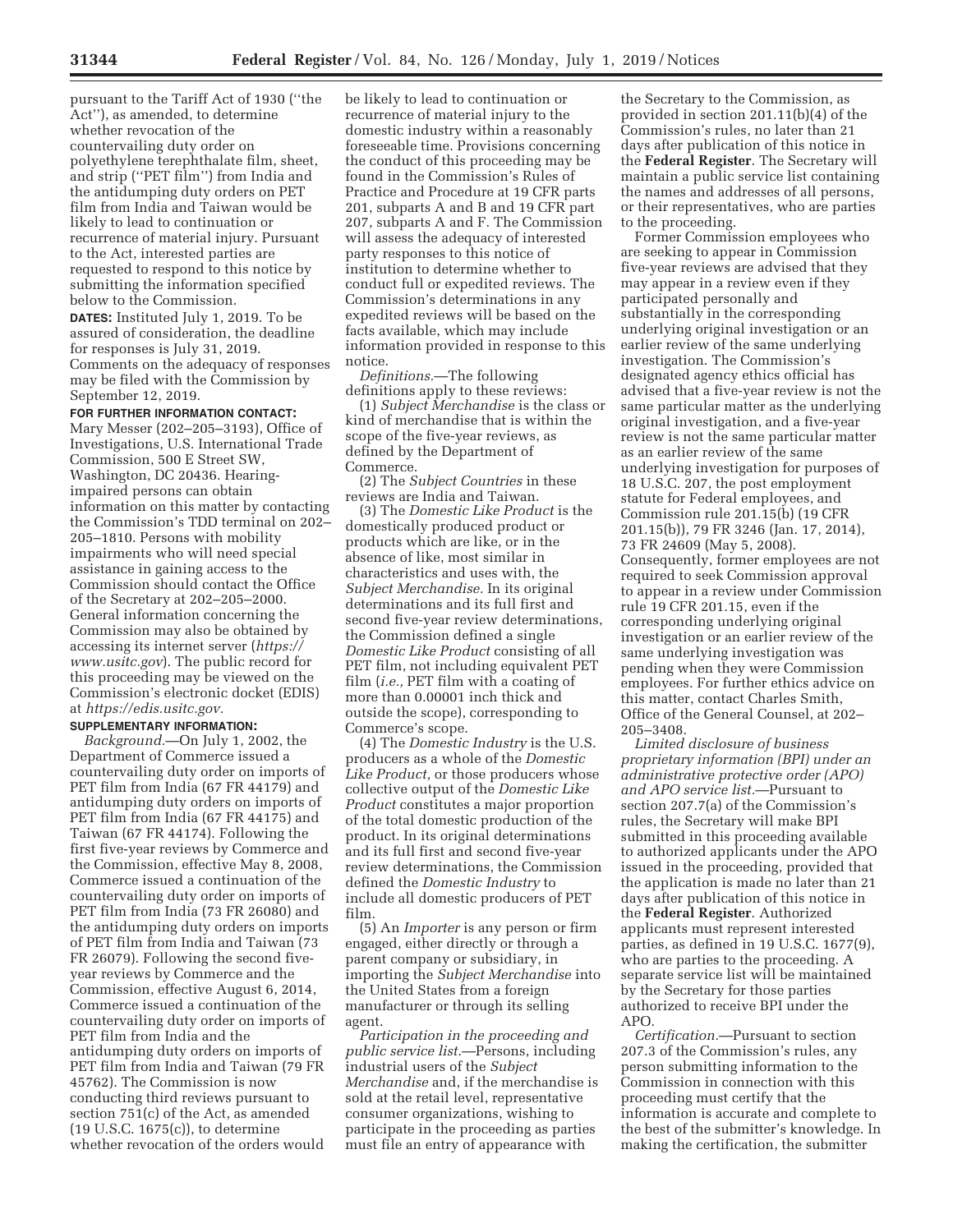will acknowledge that information submitted in response to this request for information and throughout this proceeding or other proceeding may be disclosed to and used: (i) By the Commission, its employees and Offices, and contract personnel (a) for developing or maintaining the records of this or a related proceeding, or (b) in internal investigations, audits, reviews, and evaluations relating to the programs, personnel, and operations of the Commission including under 5 U.S.C. Appendix 3; or (ii) by U.S. government employees and contract personnel, solely for cybersecurity purposes. All contract personnel will sign appropriate nondisclosure agreements.

*Written submissions.*—Pursuant to section 207.61 of the Commission's rules, each interested party response to this notice must provide the information specified below. The deadline for filing such responses is July 31, 2019. Pursuant to section 207.62(b) of the Commission's rules, eligible parties (as specified in Commission rule 207.62(b)(1)) may also file comments concerning the adequacy of responses to the notice of institution and whether the Commission should conduct expedited or full reviews. The deadline for filing such comments is September 12, 2019. All written submissions must conform with the provisions of section 201.8 of the Commission's rules; any submissions that contain BPI must also conform with the requirements of sections 201.6, 207.3, and 207.7 of the Commission's rules. The Commission's Handbook on E-Filing, available on the Commission's website at *https:// edis.usitc.gov,* elaborates upon the Commission's rules with respect to electronic filing. Also, in accordance with sections 201.16(c) and 207.3 of the Commission's rules, each document filed by a party to the proceeding must be served on all other parties to the proceeding (as identified by either the public or APO service list as appropriate), and a certificate of service must accompany the document (if you are not a party to the proceeding you do not need to serve your response).

No response to this request for information is required if a currently valid Office of Management and Budget (''OMB'') number is not displayed; the OMB number is 3117 0016/USITC No. 19–5–437, expiration date June 30, 2020. Public reporting burden for the request is estimated to average 15 hours per response. Please send comments regarding the accuracy of this burden estimate to the Office of Investigations, U.S. International Trade Commission,

500 E Street SW, Washington, DC 20436.

*Inability to provide requested information.*—Pursuant to section 207.61(c) of the Commission's rules, any interested party that cannot furnish the information requested by this notice in the requested form and manner shall notify the Commission at the earliest possible time, provide a full explanation of why it cannot provide the requested information, and indicate alternative forms in which it can provide equivalent information. If an interested party does not provide this notification (or the Commission finds the explanation provided in the notification inadequate) and fails to provide a complete response to this notice, the Commission may take an adverse inference against the party pursuant to section 776(b) of the Act (19 U.S.C. 1677e(b)) in making its determinations in the reviews.

*Information to be Provided in Response to this Notice of Institution:* If you are a domestic producer, union/ worker group, or trade/business association; import/export *Subject Merchandise* from more than one *Subject Country;* or produce *Subject Merchandise* in more than one *Subject Country,* you may file a single response. If you do so, please ensure that your response to each question includes the information requested for each pertinent *Subject Country.* As used below, the term "firm" includes any related firms.

(1) The name and address of your firm or entity (including World Wide Web address) and name, telephone number, fax number, and Email address of the certifying official.

(2) A statement indicating whether your firm/entity is an interested party under 19 U.S.C. 1677(9) and if so, how, including whether your firm/entity is a U.S. producer of the *Domestic Like Product,* a U.S. union or worker group, a U.S. importer of the *Subject Merchandise*, a foreign producer or exporter of the *Subject Merchandise,* a U.S. or foreign trade or business association (a majority of whose members are interested parties under the statute), or another interested party (including an explanation). If you are a union/worker group or trade/business association, identify the firms in which your workers are employed or which are members of your association.

(3) A statement indicating whether your firm/entity is willing to participate in this proceeding by providing information requested by the Commission.

(4) A statement of the likely effects of the revocation of the antidumping and countervailing duty orders on the

*Domestic Industry* in general and/or your firm/entity specifically. In your response, please discuss the various factors specified in section 752(a) of the Act (19 U.S.C. 1675a(a)) including the likely volume of subject imports, likely price effects of subject imports, and likely impact of imports of *Subject Merchandise* on the *Domestic Industry.* 

(5) A list of all known and currently operating U.S. producers of the *Domestic Like Product.* Identify any known related parties and the nature of the relationship as defined in section 771(4)(B) of the Act (19 U.S.C. 1677(4)(B)).

(6) A list of all known and currently operating U.S. importers of the *Subject Merchandise* and producers of the *Subject Merchandise* in each *Subject Country* that currently export or have exported *Subject Merchandise* to the United States or other countries after 2013.

(7) A list of 3–5 leading purchasers in the U.S. market for the *Domestic Like Product* and the *Subject Merchandise*  (including street address, World Wide Web address, and the name, telephone number, fax number, and Email address of a responsible official at each firm).

(8) A list of known sources of information on national or regional prices for the *Domestic Like Product* or the *Subject Merchandise* in the U.S. or other markets.

(9) If you are a U.S. producer of the *Domestic Like Product,* provide the following information on your firm's operations on that product during calendar year 2018, except as noted (report quantity data in pounds and value data in U.S. dollars, f.o.b. plant). If you are a union/worker group or trade/business association, provide the information, on an aggregate basis, for the firms in which your workers are employed/which are members of your association.

(a) Production (quantity) and, if known, an estimate of the percentage of total U.S. production of the *Domestic Like Product* accounted for by your firm's(s') production;

(b) Capacity (quantity) of your firm to produce the *Domestic Like Product* (that is, the level of production that your establishment(s) could reasonably have expected to attain during the year, assuming normal operating conditions (using equipment and machinery in place and ready to operate), normal operating levels (hours per week/weeks per year), time for downtime, maintenance, repair, and cleanup, and a typical or representative product mix);

(c) the quantity and value of U.S. commercial shipments of the *Domestic*